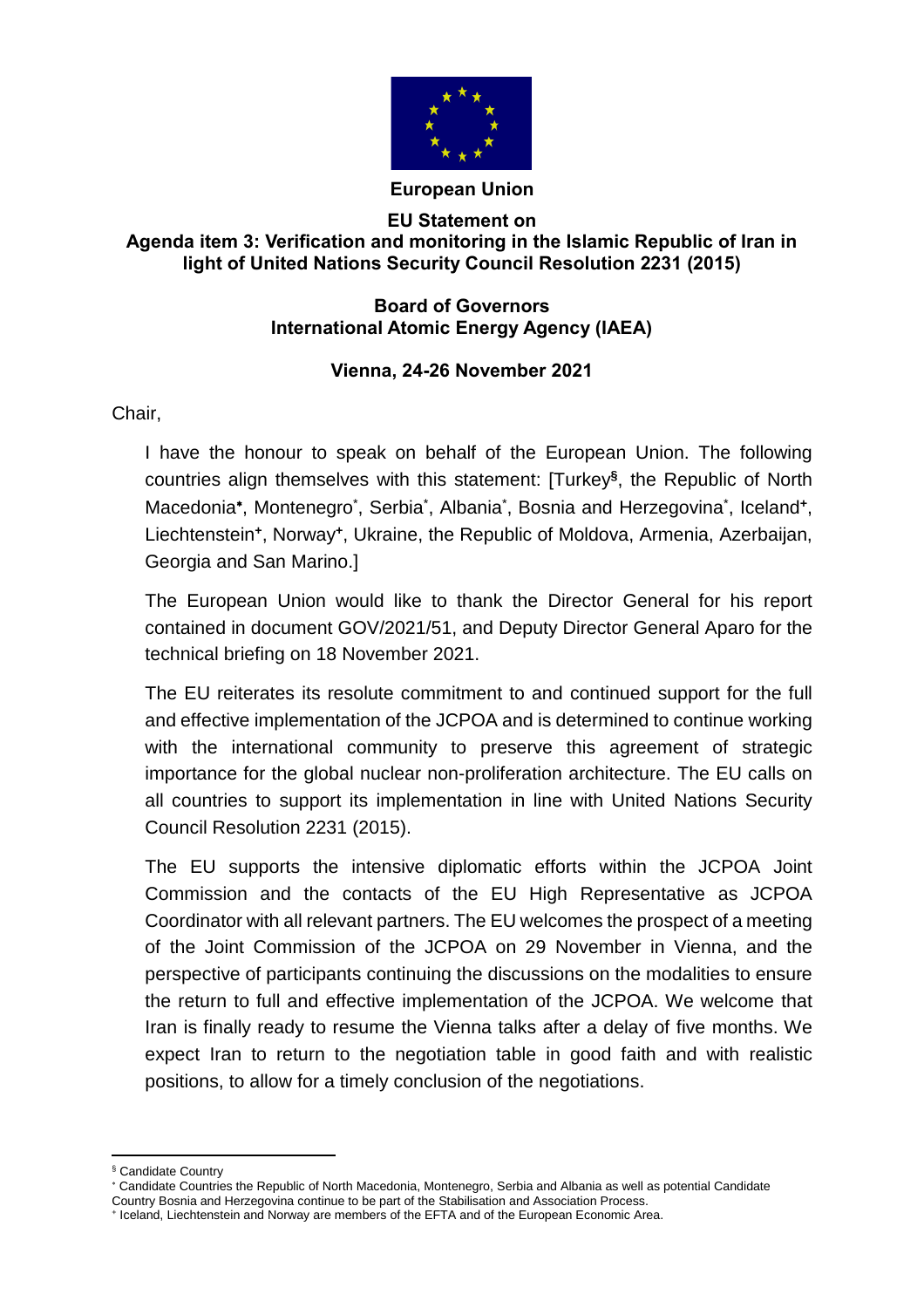The EU acknowledges the issues connected to the unilateral withdrawal of the United States from the JCPOA and the reimposition of sanctions by it. Alongside the verified full implementation by Iran of its nuclear-related commitments, the lifting of nuclear-related sanctions is an essential part of the agreement. The EU has fully upheld its commitments, including sanctions lifting under the JCPOA.

The EU remains gravely concerned that, for the past two and half years, Iran has been steadily undertaking a series of actions inconsistent with the JCPOA, and with severe and, in certain cases, irreversible proliferation implications. Some of these actions do not have any plausible civilian justification:

- the continued accumulation of enriched uranium, with increased quantities of material at 20% and 60% level of enrichment, far beyond the JCPOA thresholds; the pace of production at 60% remains particularly alarming
- the continued installation, testing and accumulation of uranium with additional IR-1 and advanced centrifuges, including progress related to two IR-6 cascades at Fordow and modification of their sub-headers that will enable Iran to change the operating configuration of the cascade more easily and to enrich to higher levels efficiently
- significant work on uranium metal, including uranium enriched up to 20%.

We strongly urge Iran to reverse all activities inconsistent with the JCPOA and return, without any further delay, to its full implementation, including of all transparency measures. We support the efforts of the JCPOA participants in addressing all relevant issues within the JCPOA framework. This, together with full implementation of the CSA, including modified Code 3.1 to its subsidiary arrangements, and immediate provisional application pending earliest ratification of the Additional Protocol is essential to help building international confidence in the exclusively peaceful nature of Iran's nuclear programme. Timely and full cooperation with the IAEA remains absolutely crucial.

Transparency is a key element of the JCPOA. Accordingly, the EU recalls its deep concern at Iran's decision to suspend, as of 23 February 2021, the implementation of transparency measures as envisaged in the JCPOA, as well as the provisional application of the Additional Protocol. This has significantly reduced the Agency's access and oversight regarding sites, activities and relevant information and the Agency's monitoring and verification activities have been seriously undermined. Additionally, Iran has not provided updated declarations and the IAEA was not able to conduct any complementary access under the Additional Protocol. For about nine months, the IAEA has been deprived of an essential part of its knowledge of Iran's activities on the entirety of Iran's nuclear fuel cycle. Iran's decision seriously restricted IAEA's ability to verify that nuclear material and activities in Iran remain for exclusively peaceful purposes. We urge Iran to